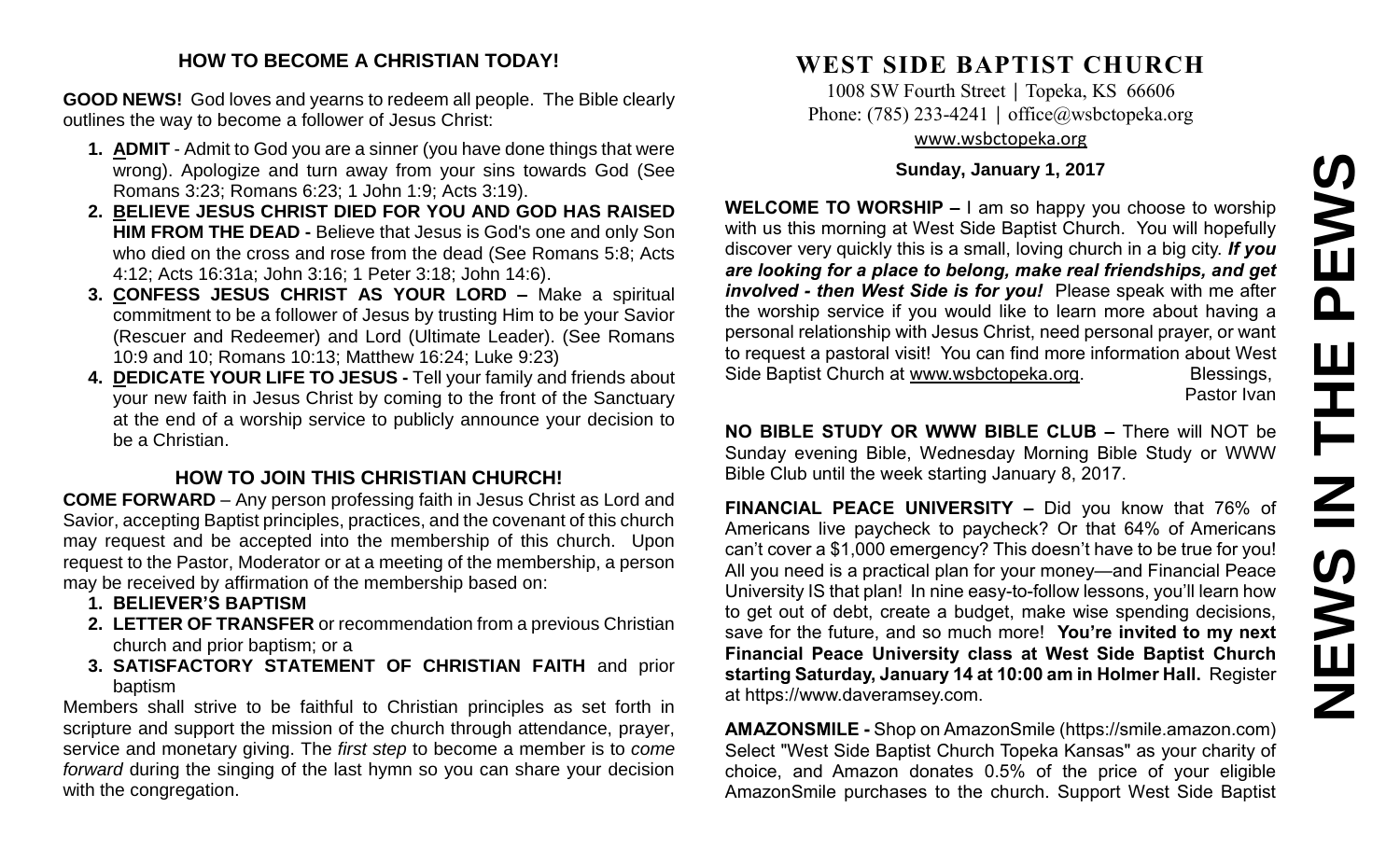Church by starting your shopping at smile.amazon.com.

#### **CAMPBELLS SOUP LABELS & BOX TOPS –** We are still collecting the UPC



codes from soup labels and all box tops for **Murrow Indian Children's Home in Muskogee, OK**. Murrow is saving one million UPC's for a van for the children's needs. Thank you to all our faithful congregation for your continuing support. The box to collect the UPC codes and Box Tops is still outside the Church Office.

**SERMONS ON-LINE** – The Technology Committee is recording and uploading the Sunday sermon to YouTube to help people grow in their faith and for spiritual edification. You can watch these messages anytime at or click on the link from the Church's website: [www.wsbctopeka.org.](http://www.wsbctopeka.org/)

**EVANGELISM CONFERENCE –** Don't miss out on the **Mission and** 

**Evangelism Event - "Beyond the Walls: Showing Jesus' Love to the World" – on Friday, January 20 and Saturday, January 21, 2017 at the Cross - Wind Conference Center** in Hesston, Kansas. Registration form are due to the Central Region Office by Jan 1.



**FREE BREAD, EGGS, FRUITS, & VEGETABLES** - West Side Baptist Church provides a limited amount of free bread, eggs, fruits, potatoes, and vegetables to individuals and families in the Ward Meade Neighborhood on **Wednesdays from 4:00 pm to 5:30 HARVESTERS** COMMUNITY<br>FOOD NETWORK **pm, or while supplies last.** All food is available at no cost.

**PASTOR OUT OF TOWN** – The Church Council approved Pastor's request to attend a **Benedictine Immersion Spiritual Retreat** with Dr. Molly Marshal and Central Baptist Seminary **starting Monday, January 2 thru Friday, January 6, 2017**. He will have limited cellular phone reception, so please contact the Church Office in the event of an emergency

## **WEEKLY CALENDAR**

**SUNDAY, JANUARY 1 HAPPY NEW YEAR**  9:15 am Sunday School

10:30 am Worship (S) 4:00 pm NO Bible Study (HH)

#### **MONDAY, JANUARY 2 OFFICE CLOSED**

 9:00 – 11:00 am Baby Closet Ministry 6:00 pm Capital City Men's Chorus (FH)

**TUESDAY, JANUARY 3 OFFICE CLOSED** 5:30 pm Ladies Night Out at Chick-fli-A 6:00 pm Mens Night Out at Freddy's

#### **WEDNESDAY, JANUARY 4**

| $10:30$ am        | NO Bible Study (HH)         |
|-------------------|-----------------------------|
| $4:00 - 5:30$ pm  | NO Free Fruits & Vegs (FH)  |
| $5:00 - 7:00$ pm  | <b>Baby Closet Ministry</b> |
|                   | No WWW Kids Bible Club      |
| $7:00 \text{ pm}$ | Choir Practice (S)          |
|                   |                             |

**THURSDAY, JANUARY 5** 

1:00 – 3:00 pm Baby Closet

**FRIDAY, JANUARY 6 PASTORS DAY OFF**

#### **SUNDAY, JANUARY 8**

 9:15 am Sunday School 10:30 am Worship (S) 4:00 pm Bible Study

Following Worship Unhanging of the Greens

**Pastor Out-Of-Town on Monday, Jan 2 thru Friday, Jan 6, 2017**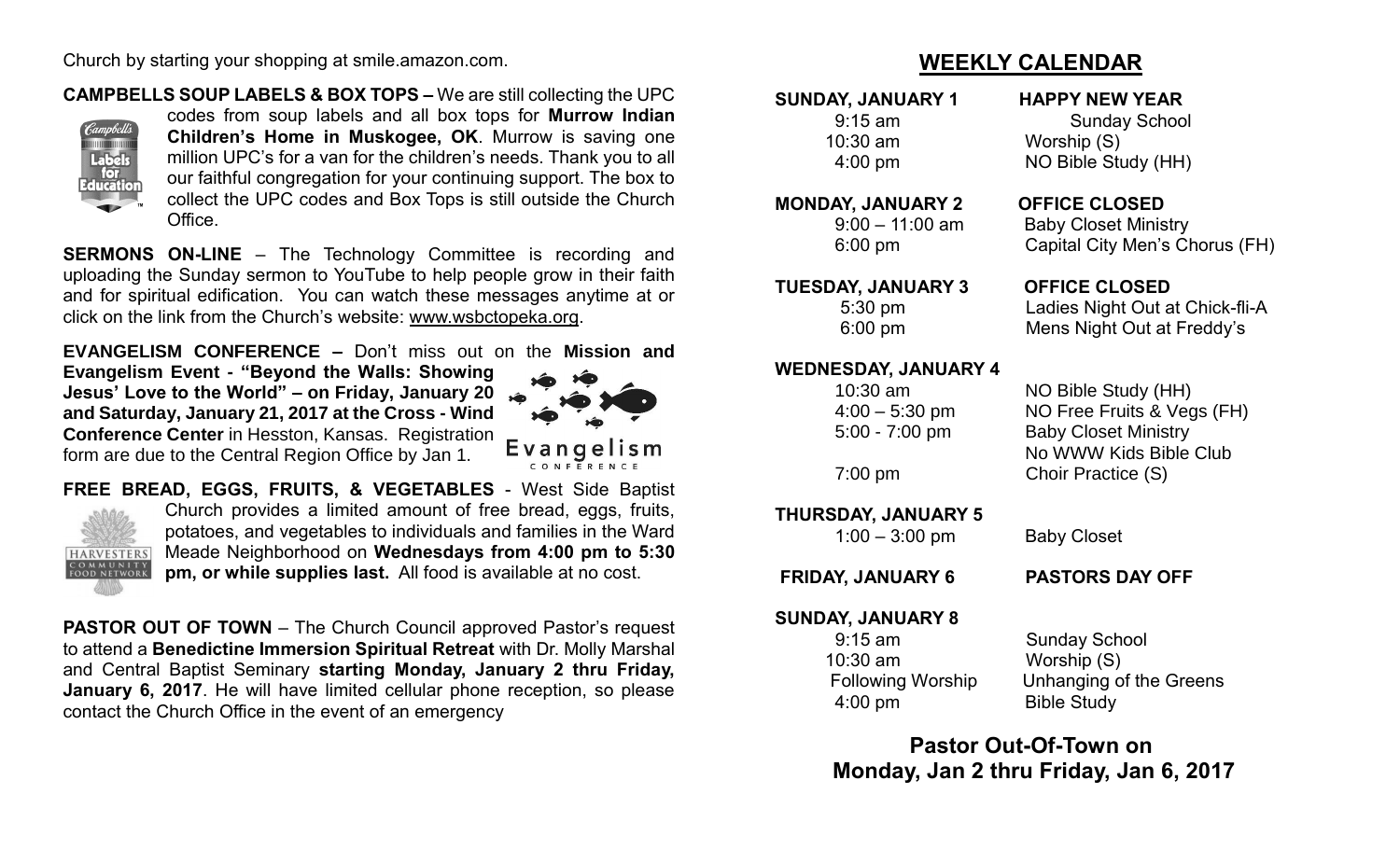### **IN OUR THOUGHTS AND PRAYERS**

Mark Arnold (husband of Betty & Alice & Clarence Payne brother-in-law) \*Jane Baker – Healing for health concerns Albert Carpenter – Healing for health issues (Harry and Pat's son) Bradley Carpenter – Healing for liver (Harry and Pat's grandson) Harry and Pat Carpenter – Healing for health concerns Marsha Chelson – Hospice care (Susan Carpenter's mother) \*June Cunningham – Healing for health concerns Jessica Fultz – Personal issues Lonnie Greuter – Healing for colon cancer and surgery (Pastor's brother) Ronald Greuter – Healing for colon cancer and surgery (Pastor's brother) Russ Hunter – Healing for health issues (Fran's husband) \*Alice Kieffer – Healing for health concerns Karen Kirby – Healing for health concerns \*Reginald Kirby – Healing for health concerns \*Etta Landis – Healing for health concerns Anne MacDonald – Help and healing (Heidi Hunt's granddaughter) Nadine Manley – Healing for knee replacement (12/6) \*Mae Martin – Healing after falls \*Madeleine Martinson – Healing for health concerns Rev. Wayne Mason's wife – Alzheimer's and hospice care Nancy May – Healing for health concerns Molly Morris – Healing and help for sister, brother-in-law, and niece in Co Grant Nyfeler – (Janet Nyfeler's son) Sonny Payne – Healing for health concerns (Clarence Payne's brother) Becky Poe – Healing for health issues Brian Roach Sr. – Healing for cancer (Kate Olsen's son) Bob Roesler – Interim Minister at First Baptist Church of Ottawa, Kansas Jill Roesler – Healing for health concerns Jeff Runyan – Healing following back surgery (12/8) Hazel Smith-Tindall – Healing for health concerns Paul Snickles – Healing for health concerns Adriana White – Healing for personal issues

*\*Homebound*

**JUNIOR HIGH JAMBOREE** - The 2017 Junior High Jamboree (for students in grades 6-8) will be held **Friday, January 27 thru Sunday, January 29 at Cross Wind Conference Center in Hesston, Kan**. The speaker, Jesse Smith, is a 2012 Ottawa University graduate. He also attended the Denver Seminary where he earned his Master of Divinity with a concentration on Outdoor Leadership and an emphasis on youth ministry.

**RIDE TO CHURCH** - If you need transportation to / from a worship service or another church-related activity, please call the Church Office at (785) 233- 4241 during office hours (Tuesday thru Friday, 8:00 a.m. to 4:30 p.m.) or call **James Carrier, Bus Driver at (785) 214-9580**. Volunteers are needed to ride along with our driver to pick-up / drop off children on Wednesdays and Sundays. Contact Mark Calloway if you would like to volunteer.

**TOPEKA JUMP NEWS - Things to Celebrate!** Below is part of a notification that we are an award recipient of the Living the Dream MLK celebration taking place in January! Congratulations for being recognized for your work in community development.

- The Mayor is overseeing a process whereby during the first and second quarters of 2017 members of the task force will research dedicated revenue sources to fund housing projects!
- Heartland Visioning is starting a new Network Team called "Neighborhood Revitalization" which we have been invited to be a part of. This is evidence that we have increased awareness and created an atmosphere for change to happen.
- Dear Shanae, Congratulations! On behalf of the Board of Directors of **Living the Dream, Inc.** I am pleased to announce that Topeka JUMP, Inc. has been selected as the recipient our **2007 Elizabeth "Liz" Ross Community Action Award** in the organization category. This award is presented to an individual or organization whose actions have made a positive difference in our community.